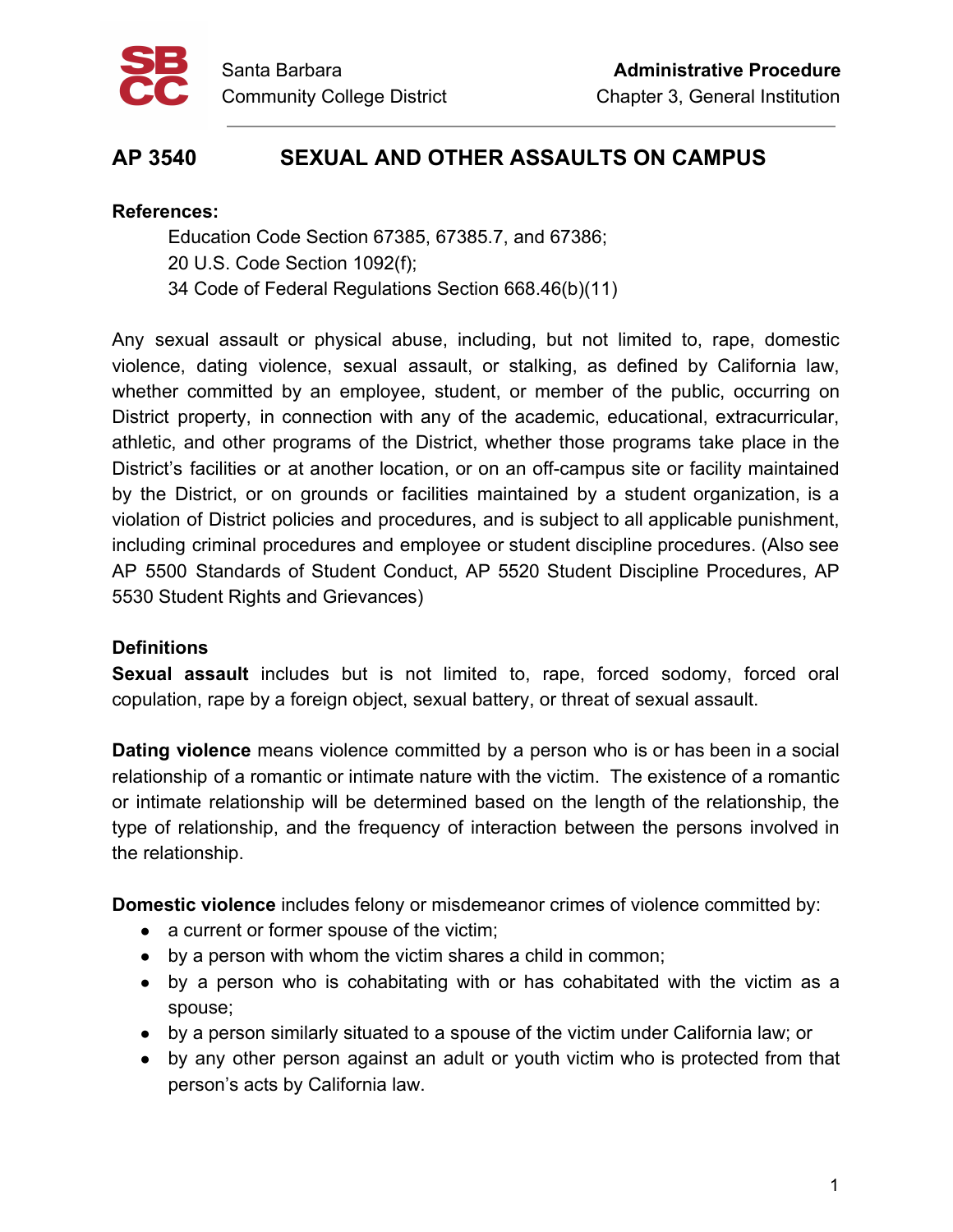

**Stalking** means engaging in a course of conduct directed at a specific person that would cause a reasonable person to fear for personal safety or the safety of others, or to suffer substantial emotional distress.

## **Affirmative Consent**

"Affirmative consent" means affirmative, conscious, and voluntary agreement to engage in sexual activity. It is the responsibility of each person involved in sexual activity to ensure that he/she has the affirmative consent of the other or others to engage in the sexual activity. Lack of protest or resistance does not mean consent, nor does silence mean consent. Affirmative consent must be ongoing throughout a sexual activity and can be revoked at any time. The existence of a dating relationship between the persons involved, or the fact of past sexual relations between them, should never by itself be assumed to be an indicator of consent.

#### **Procedures**

These written procedures are designed to ensure victims of domestic violence, dating violence, sexual assault, or stalking receive treatment and information. (For physical assaults/violence, see also AP 3500 Campus Safety, AP 3510 Workplace Violence, and AP 3515 Required Reporting of Crimes.)

All students and employees who allege they are the victims of domestic violence, dating violence, sexual assault, or stalking on District property are to report such incidents to the Director of Security. These individuals shall be provided with information regarding assistance available to them. Campus Security shall maintain the confidentiality of the identity and other information about alleged sexual assault victims unless and until they are authorized to release such information.

Upon request, the Director of Security shall provide all alleged victims of domestic violence, dating violence, sexual assault, or stalking with the following:

- A copy of the District's policy and procedure regarding domestic violence, dating violence, sexual assault, or stalking;
- A list of personnel on campus who should be notified and procedures for such notification, if the alleged victim consents, to include the Chief Student Services Officer or designee and Chief Human Resources Officer;
- A description of available services and the persons on campus available to provide those services if requested. Services and those responsible for providing or arranging them include: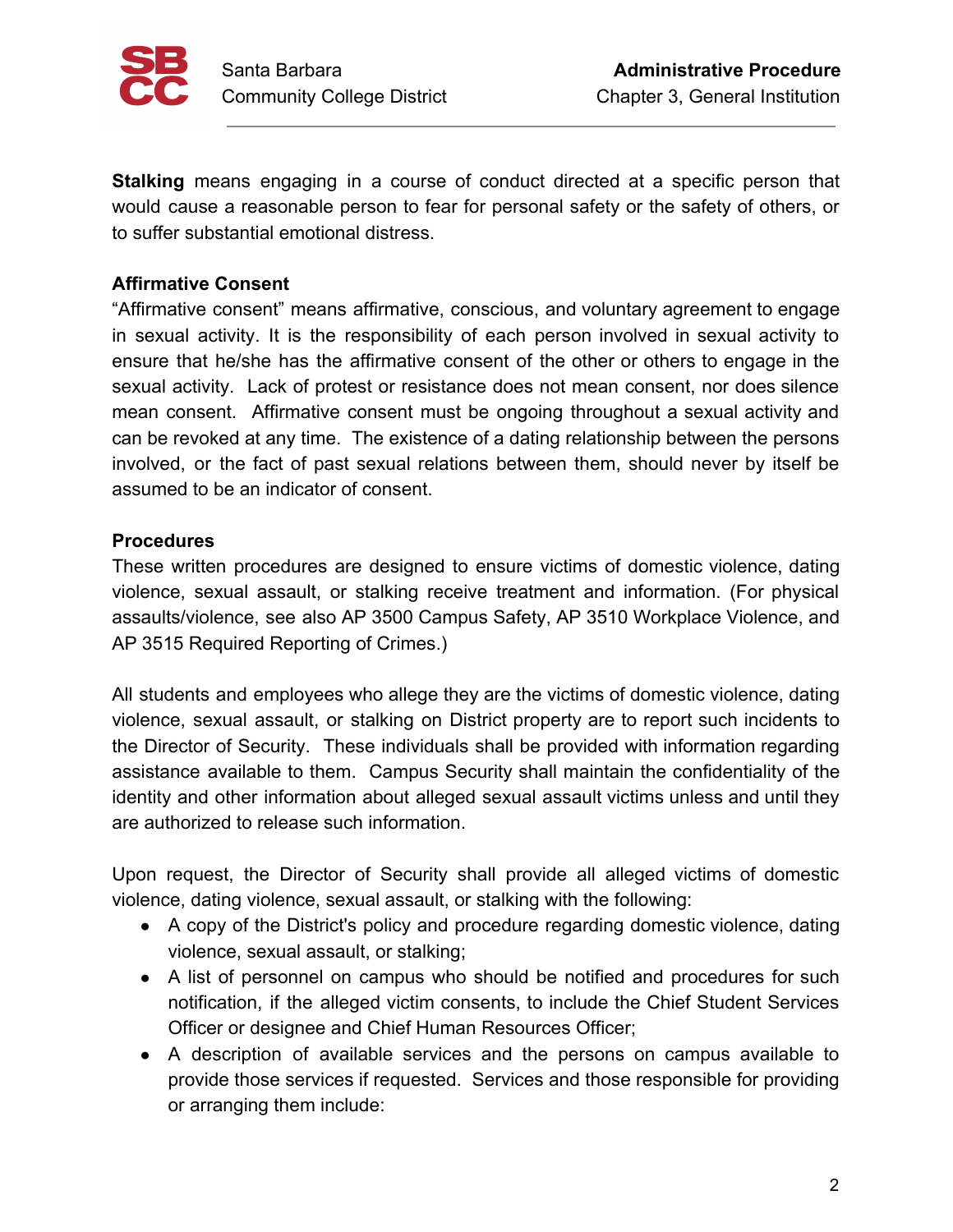

- transportation to a hospital, if necessary (Campus Security);
- counseling by Student Health Services, or referral to a counseling center (Chief Student Services Officer or designee or Chief Human Resources Officer);
- notice to the police, if desired (Campus Security); and
- a list of other available campus resources or appropriate off-campus resources (Director of Student Health Services or designee, Chief Student Services Officer or designee, Chief Human Resources Officer).
- A description of each of the following procedures:
	- criminal prosecution;
	- civil prosecution (i.e., lawsuit);
	- District disciplinary procedures (student and/or employee);
	- modification of class schedules;
	- tutoring, if necessary.

The Director of Security shall be available to provide assistance to Campus Security employees regarding how to respond appropriately to reports of sexual violence.

The District will investigate all complaints alleging sexual assault under the procedures for sexual harassment investigations described in AP 3435 Discrimination and Harassment Investigations, regardless of whether a complaint is filed with local law enforcement. All alleged victims of domestic violence, dating violence, sexual assault, or stalking on District property shall be kept informed, through Campus Security, of any ongoing investigation. Information shall include the status of any student or employee disciplinary proceedings or appeals. Alleged victims of domestic violence, dating violence, sexual assault, or stalking are required to maintain any such information in confidence, unless the alleged assailant has waived rights to confidentiality.

The District shall maintain the identity of any alleged victim or witness of domestic violence, dating violence, sexual assault, or stalking on District property, as defined above, in confidence unless the alleged victim or witness specifically waives that right to confidentiality. All inquiries from reporters or other media representatives about alleged domestic violence, dating violence, sexual assaults, or stalking on District property shall be referred to the District's Public Information Office, which shall work with the President's Office, Human Resources Department, and Campus Security to assure that all confidentiality rights are maintained.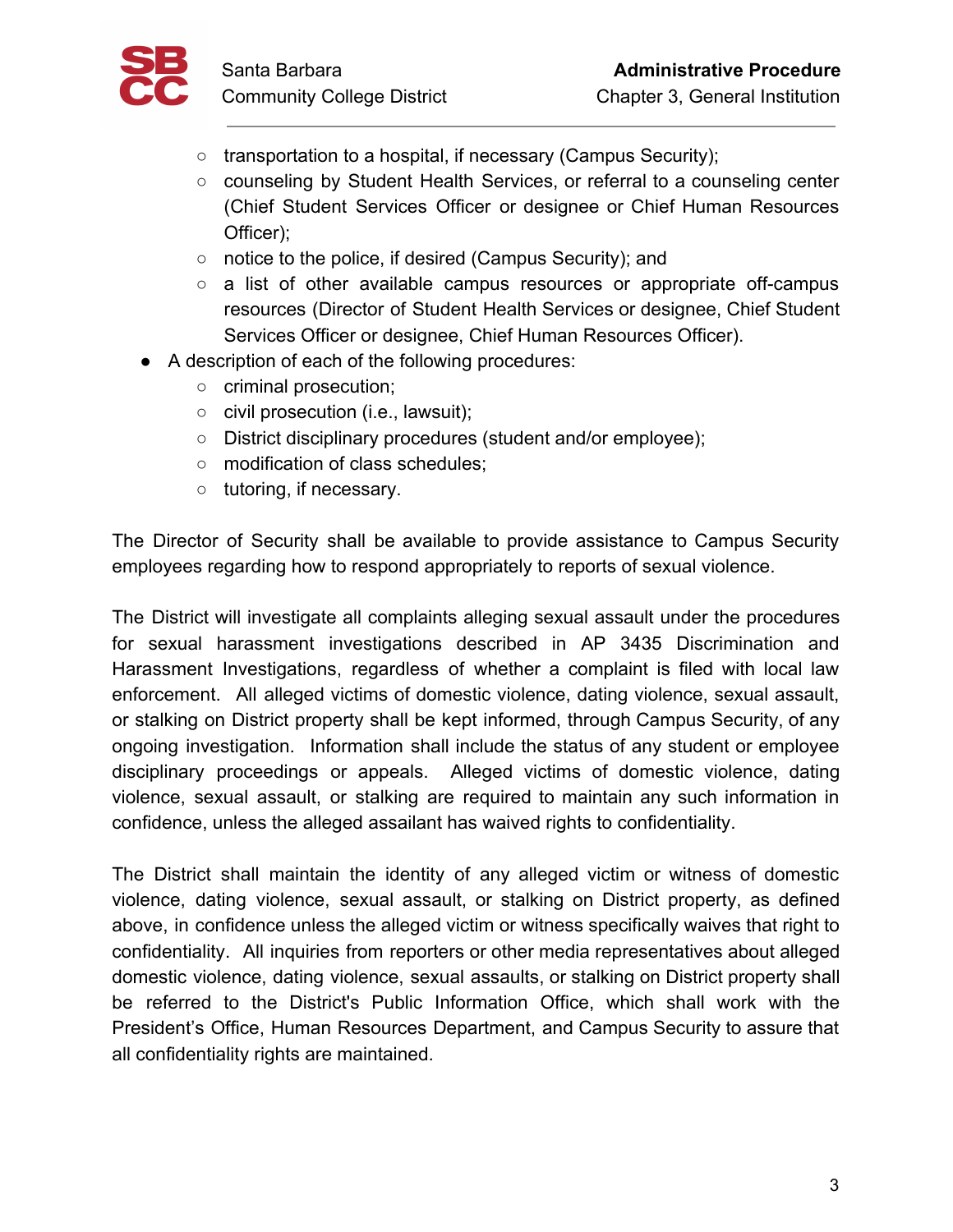

#### **Annual Security Report (Clery Act)**

The Annual Security Report shall include a statement regarding the District's programs to prevent sex offenses and procedures that should be followed after a sex offense occurs. The statement must include the following:

- A description of educational programs to promote the awareness of rape, acquaintance rape, other forcible and non-forcible sex offenses, domestic violence, dating violence, or stalking;
- Procedures to follow if domestic violence, dating violence, sex offense, or stalking occurs, including who should be contacted, the importance of preserving evidence to prove a criminal offense, and to whom the alleged offense should be reported;
- Information on a student's right to notify appropriate law enforcement authorities, including Campus Security and local law enforcement, and a statement that employees will assist the student in notifying these authorities if the student so requests;
- Information for students about existing on- and off-campus counseling, mental health, or other student services for victims of sex offenses;
- Notice to students that the District will change a victim's academic situation after an alleged domestic violence, dating violence, sex offense, or stalking and of the options for those changes if those changes are requested by the victim and are reasonably available;
- Procedures for District disciplinary action in cases of alleged domestic violence, dating violence, sex offense, or stalking including a clear statement that:
	- The accuser and the accused are entitled to the same opportunities to have others present during a disciplinary proceeding; and
	- Both the accuser and the accused must be informed of the outcome of any institutional disciplinary proceeding resulting from an alleged sex offense. Compliance with this paragraph does not violate the Family Educational Rights and Privacy Act. For the purposes of this paragraph, the outcome of a disciplinary proceeding means the final determination with respect to the alleged domestic violence, dating violence, sex offense, or stalking and any sanction that is imposed against the accused.
- A description of the sanctions the campus may impose following a final determination by a District disciplinary proceeding regarding rape, acquaintance rape, or other forcible or non-forcible sex offenses, domestic violence, dating violence, or stalking.